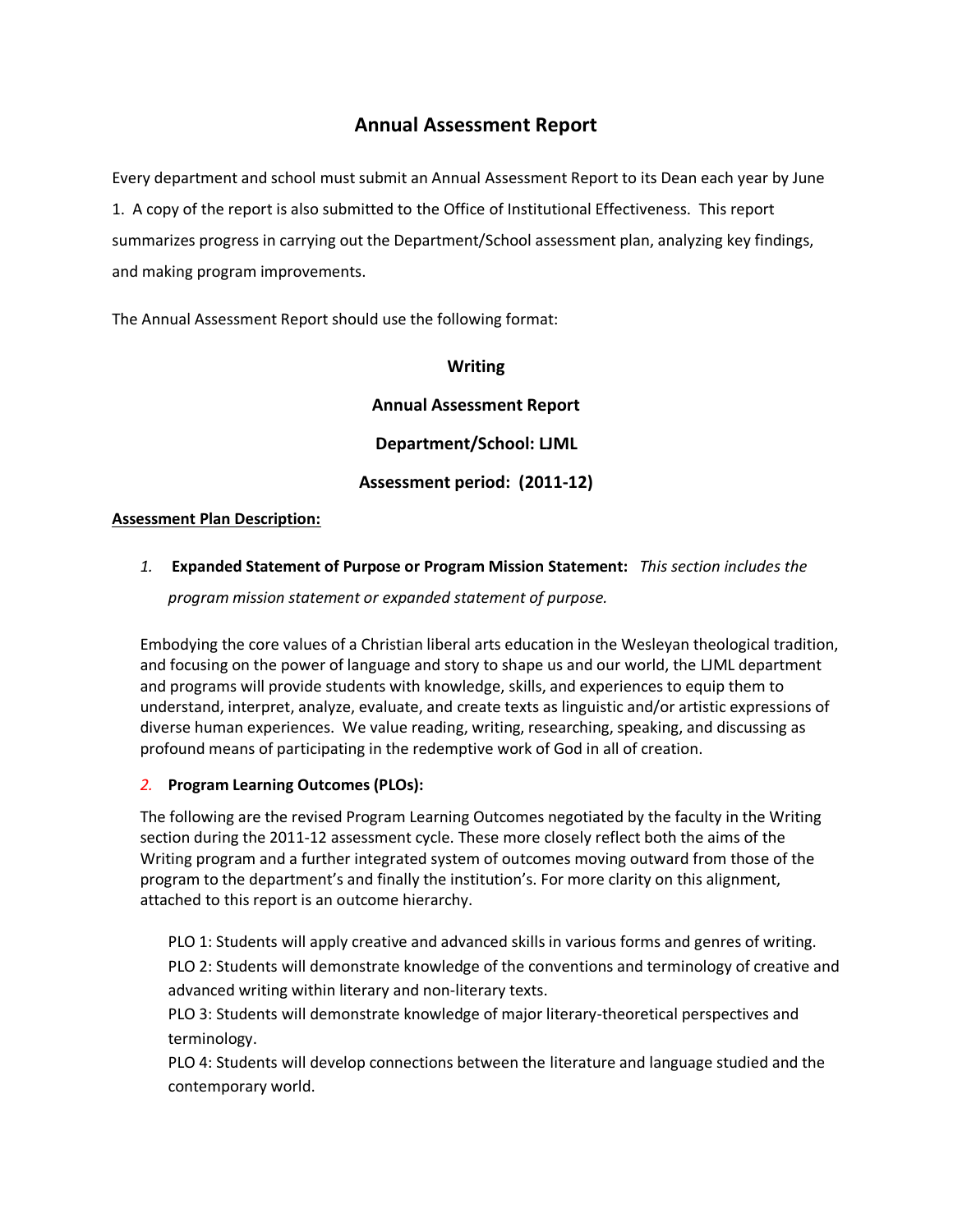PLO 5: Students will engage writing and editorial processes through campus publications and external internships.

## *3.* **Curriculum Map:**

Like the PLOs, the curriculum map for the Writing major was revised and clarified over the course of the 2011-12 assessment cycle. Building on those refined expectations, the progression of student learning from introductory knowledge to mastery is now clearly delineated over the span of courses required in the Writing major. This further definition of the learning path students are expected to follow led to further refinement in two categories. First, differentiating between courses where introductory, developing, and mastery level skill attainment is expected led to clearer unified Course Learning Outcomes (CLOs) for the entirety of the major. A complete list of those CLOs is attached to this document. And second, the clarified curriculum map led to the identification of the courses where assessment data that will be most useful and telling can be found. This, in turn, has identified where summative capstone assessment is most appropriate. Attached is the revised curriculum map for further clarification.

## *4.* **Multi-Year Assessment Plan:**

The Multi-Year Assessment Plan for the writing section was negotiated in the middle of the 2011-12 assessment cycle and is attached to this document. Based on that plan, the data that was collected in this time period came from the final collegiate portfolio completed in Writing 420, and exit information collected from student experience in the various campus publications and in the summative reviews completed at the end of all required off-campus internships. This data is on file with the Writing section coordinator and will be assessed via the existing criteria, which was not aligned with the more recently revised PLOs and CLOs. However, this year's collected data will be used to refine and revise assessment methodology that will include consideration of the new PLOs and CLOs and be applied to next year's data as well as to further refinement of the Writing PLOs and CLOs . That new methodology can be applied to all data on file as necessary as well.

**Assessment Activities:** *This section will be completed annually for each PLO measured during this* 

*Academic Year (as described in your Multi-Year Assessment Plan).* 

## *5.* **Methods of Assessment and Criteria for Success:**

As stated in the previous section of this report, data was collected to represent two of the five PLOs for the Writing major during the 2011-12 assessment cycle. In order to assess PLO 1 (see list above), all writing majors who took Writing 420 were required to complete a summative collection of a variety of their writing products over the course of their studies. This portfolio has been identified by faculty in the Writing section as the capstone assignment for the major and has been so unofficially for the past three years. At this point, the data from these portfolios will be assessed using the evaluation standards that were in place before the year began. Per the findings of and work completed during the current assessment cycle, these standards will be revisited in the fall of 2012 and revised in light of the more specifically aligned PLOs and CLOs created in the past year. Due to time and schedule constraints for a majority of members of the Writing section, the assessments of those portfolios will not be completed until after the submission of this report.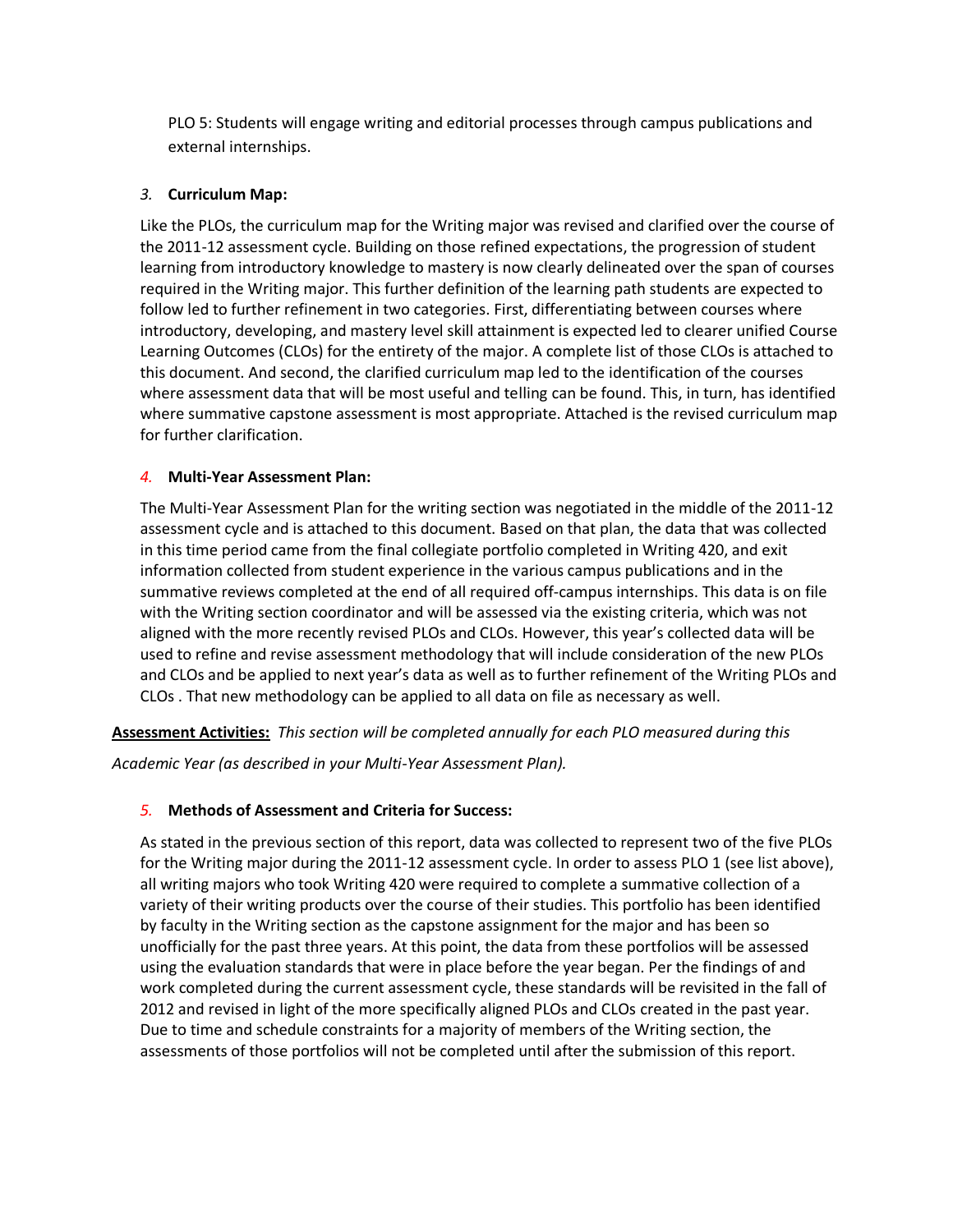PLO 5 (see list above) was also identified for data collection over the course of this assessment cycle. That collection was to be completed by instructors of these courses in connection with students' work in the three campus publications via Writing 215, 216, and 217. The measurement tool for this collection is still being constructed and as such, a standardized collection of data in regards to this PLO was not completed. However, the measures of assessment that have been employed for student work and experience in these courses previously were employed and will be used to refine how data will be collected in relation to the campus publications courses in future assessment cycles. Similarly, data was collected via supervisorial reviews of students who took part in required off-campus internships via Writing 470. These reviews have been employed for several years and collect useful data, though it is not aligned specifically with the newly revised PLOs and CLOs. This data indicates, in many ways, exactly the type of information needed to assess whether or not a student has displayed mastery level skill attainment as now described in the CLO for the course. However, the language of the device does not closely enough adhere to that of the assessment language the new outcomes employ. As such, the data collected this year will be used to revise the supervisorial review forms so as to align them with the PLOs and CLOs moving forward.

### *6.* **Summary of Data collected:**

In summary, the data for the courses being assessed during the 2011-12 cycle was collected via the methods that have been employed to this point. All students who took Writing 420 completed comprehensive portfolios that are kept in physical and digital forms by the head of the Writing section, to be reviewed in the future. The internship evaluations for students who completed Writing 470 are also on file with the internship coordinators. As stated earlier, the device for standardizing the data collection from Writing 215, 216, and 217 are still under consideration. As has been stated before, due to the need for clarifying the structural outcomes for the program and each individual course in the major it is now clear how assessment measures need to be aligned moving forward. Thus, the first order of business in the coming year will be the creation of those assessment devices in rubric and other forms. The data from this year will be assessed as it has been to this point and used to make the improvements and alterations to those existing measures where they can be made and serve as the foundation for any new assessment devices that must be constructed.

### *7*. **Use of Results:**

In brief summary, the results of this year's data collection have primarily resulted in illuminating the ways in which the Writing major's assessment scaffolding needed to be revised and standardized across the curriculum. The result of this was the generation of unified sets of Program and Course Learning Outcomes aligned along the lines of both course-specific planning needs and section-wide assessment measures. Also, it created a clearer picture of the moments of assessment already in place still in need of integration with one another and with a more unified set of outcomes. As a result, the Writing section now has the ability to devise more effective and consistent measures to track student progress and success and is already in the process of doing so. Additionally, the work done this year has helped create a road map for ways in which current data collection needs to be revised. Specific needs in CLO and PLO-aligned rubric and survey designs will be the next step in the process, and the current system of collecting the same data will act as the starting point for redeveloping these measurement devices that can be employed when next these PLOs are assessed in the six-year cycle. This work also provides a specific vantage point with which to design the assessment tools for collecting data for the next PLOs to be reviewed in the coming academic year.